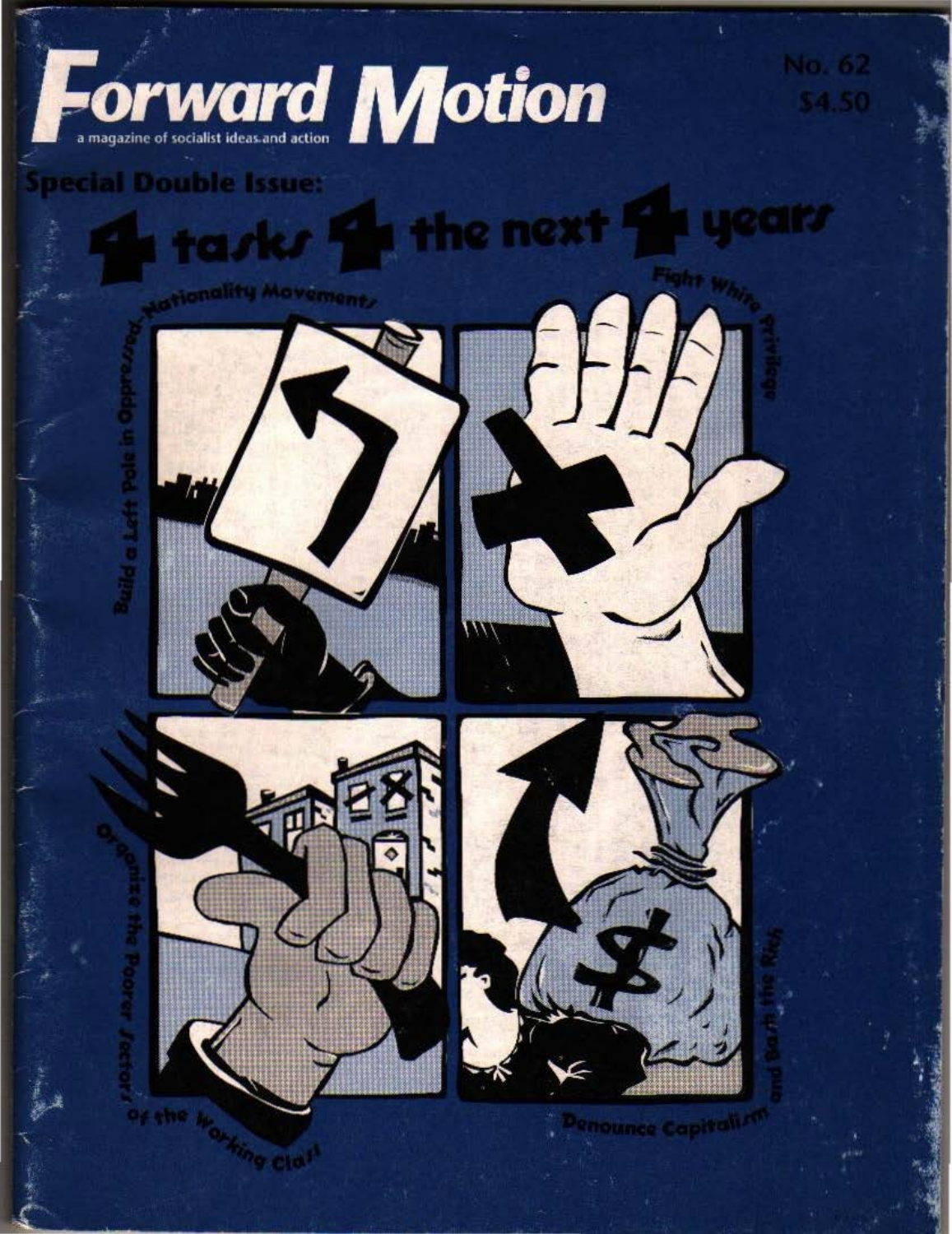# **Student Environmentalists Learn Hard Lessons.**

## **by Johnn Tan and Eric Odell**

*Complex divisions around issues of nationality nearly capsized SEAC, the nation's largest student group.* 

Johnn Tan was National Organizer for SEAC and a member of the People of **Color Caucus.** 

Eric Odell was a founding member of SEAC and first editor of *Threshold,*  SEAC's national **magazine.** 

Pretend it's 30 years from now, the revolution has happened, and you're watching People's jeopardy. One of the contestants chooses the category "Social Movements of the 20th Century" for 200 Labor Credits. The following question comes up: "This very large student organization radicalized thousands of young, predominantly white activists. Amid internal struggles and confusion about its role, it fragmented and disappeared with stunning speed from the political **scene.'<sup>1</sup>**

For those who are up on their history or who were around back in the 1960s, the response is clear: "What is Students for a Democratic Society?" But over the last year the possibility developed of another response: "What is the Student Environmental Action Coalition?"

SEAC (pronounced "seek") is a national network of college- and high school-based environmental groups. It was founded in 1988 and developed into an organization with a core of hundreds of chapters and a periphery probably in the thousands. Since early on, SEAC has functioned in a fairly mass-democratic fashion; students from SEAC chapters all over the country come together to make decisions and direct the organization. In this regard, SEAC is uncommon for an

organization of its size: there is no one on the outside running the show. A student organization like SEAC comes around maybe once in a generation.

¥

SEAC's initial environmental focus expanded over time as its leading core developed a sharper critique of the system, and particularly of racism. As a result, it has played a historic role in radicalizing thousands of student activists and infusing them with a strong commitment against racism and white privilege. In doing so, it has, unsurprisingly, made plenty of mistakes. Most of them have been manageable, but over the last year some classic errors around nationality and white privilege have emerged that threaten the very survival of the organization.

#### **Environmental Justice at the Base**

People of color and poor communi-ties have adopted the term "environmental justice" to highlight the disproportionate impact of the environmental crisis on their lives.

SEAC's national leadership has embraced this orientation, and promoted it in training programs and other concrete assistance to the base. As a result, SEAC activists have played key roles in a number of prominent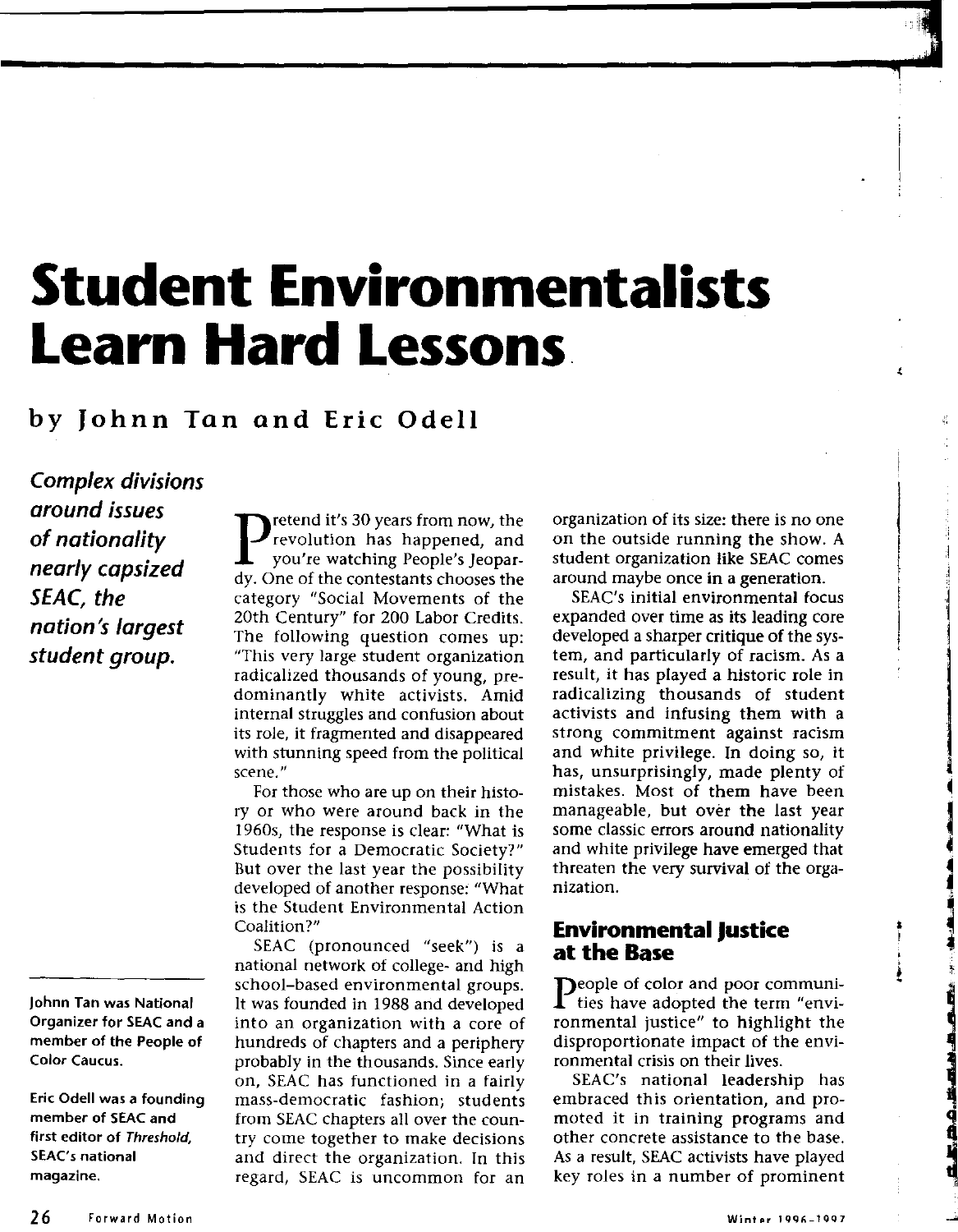- Hydro Quebec's massive James Bay Project, which would flood thousands of square miles of land, cause irreparable environmental damage, and displace thousands of Cree and Inuit
- The University of Arizona's plans to build a large telescope complex on Mount Graham, which is both a last habitat of the endangered red squirrel and a sacred site of the San Carlos Apache
- The toxic pollution in Chester, Pennsylvania, which has the highest per capita number of incinerators in the country and a population that is 65 percent African American

# **Struggle over SEAC's Direction**

SEAC's grassroots work around environmental

Jjustice has been very good. But over the last year a power struggle emerged, largely because the national body failed to provide focused leadership and gradually became disconnected from activists at the base. Questions arose about SEAC's structure and composition, in particular, the relationship between white students and the People of Color Caucus.

This struggle developed both within the national leadership as a whole and within the People of Color Caucus itself. People in national leadership were sharply divided, and the POCC was split down the middle. The crisis par-

alyzed SEAC, and as a result, it lost much of its foundation funding, the national staff either resigned or were laid off, the National Office closed, and half the leadership of the POCC left the organization.

Two opposing political lines have emerged.

According to one view, SEAC is an organization based in both the environmental movement and the student movement; it is predominantly, but by no means exclusively, white. The national organization has a twofold responsibility toward its members. On the one hand, it must serve the needs of its base-that is, it must remain in touch with the original ideals that led people to join SEAC in the first place. At the same time, it has an obligation to lead its base forward to a broader political perspective and social practice, one that is oriented toward

**...** ~,============================;;;;;;:;;;;;;;;;;;;r;;~l!!!l!!llml!ll!!!!!ll

*A logo from SEAC's 1990 conference which drew 7,600 people. The SEAC POCC was founded at this event.* 

environmental justice. As such, SEAC plays a developmental role-people come in wanting to save the trees and leave with much more. People of color have an essential role to play and should have significant organizational resources at their disposal: money, staff time, set-aside political representation. The organization as a whole should take active measures to counteract underrepresentation and patterns of white chauvinism and white privilege.

According to the opposing view, SEAC, like any organization that is based mainly among white students, is inherently privileged and thus racist. The only way SEAC can play a useful and progressive role is to qualitatively transform itself-from a student-based organization to a community-based organization that is located primarily in communities of color.

The authors of this article feel that the second position is "ultraleft." It fails to consider four important points.

- 1. The majority of college students are from middle-class backgrounds. Nevertheless, building the student movement, including its predominantly white section, is important for its own sake. Students have objective interests in direct opposition to the system in general and the schools in particular. These interests are the basis for students organizing around a progressive agenda based in significant part on issues that impact them directly.
- 2. lt is important to build organizations in constituencies that have a "contradictory class location" (like students) as allies of the working class and oppressed nationality movements. If we are to defeat the forces arrayed against us, we will need a united front of all the sectors of society who aren't at the top of the heap.
- 3. Historically, students have played a catalytic role in the emergence and development of popular movements-both here and in countries around the world. At certain points students have even played something of a "vanguard" role, leading the movement forward in a new direction. (The Student Nonviolent Coordinating Committee played such a role in its early years.)
- 4. There is a certain hypocrisy in white people declaring that an organization that brought them